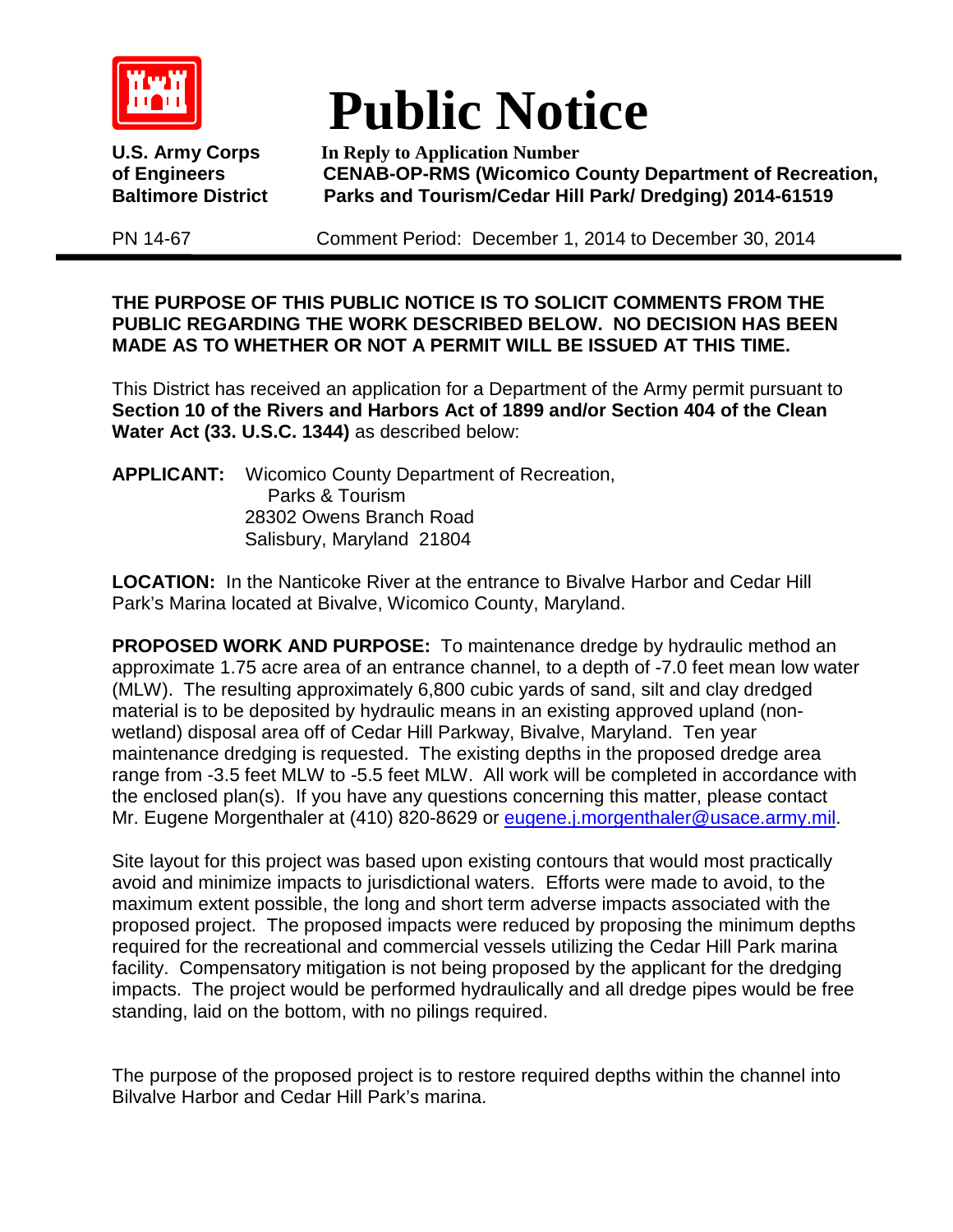The Magnuson-Stevens Fishery Conservation and Management Act (MSFCMA), as amended by the Sustainable Fisheries Act of 1996 (Public Law 04-267), requires all Federal agencies to consult with the National Marine Fisheries Service (NMFS) on all actions, or proposed actions, permitted, funded, or undertaken by the agency that may adversely affect Essential Fish Habitat (EFH). The project site lies in or adjacent to EFH as described under the MSFCMA for the *Scopthalmus aquosos* (windowpane flounder) juvenile and adult; *Pomatomus saltatrix* (blue fish) juvenile and adult; *Paralicthys dentatus* (summer flounder) juvenile and adult; and eggs, larvae, juvenile and adult stages of *Sciaenops ocellatus* (red drum), *Scomberomorus cavalla* (king mackerel), *Scomberomorus maculatus* (spanish mackerel), and *Rachycentron canadum* (cobia), managed species under the MSFCMA.

The project has the potential to adversely affect EFH or the species of concern by loss of nursery, forage and/or shelter habitat. According to the Virginia Institute of Marine Science (VIMS) surveys, there are no SAV species that exist in the Nanticoke River in the channel to Bivalve Harbor and Cedar Hill Park's marina. There is a Natural Oyster Bar # 24-3 within the vicinity of the proposed project. Part of the project area has been periodically dredged pursuant to U.S. Army Corps permit numbers 1995-64601 and 2005-61826. The project may have an adverse effect on EFH as described under the Magnuson-Stevens Fishery Conservation and Management Act for the species and life stages identified above. However, the District Engineer has made a preliminary determination that sitespecific impacts would not be substantial and an abbreviated consultation will be conducted with NMFS. This determination may be modified if additional information indicates otherwise and would change the preliminary determination.

The decision whether to issue a permit will be based on an evaluation of the probable impacts, including cumulative impacts of the proposed activity on the public interest. That decision will reflect the national concern for both protection and utilization of important resources. The benefit, which reasonable may be expected to accrue from the proposal, must be balanced against its reasonably foreseeable detriments. All factors, which may be relevant to the proposal will be considered, including the cumulative effects thereof; among those are conservation, economic, aesthetics, general environmental concerns, wetlands, cultural values, fish and wildlife values, flood hazards, flood plain values, land use, navigation, shoreline erosion and accretion, recreation, water supply and conservation, water quality, energy needs, safety, food and fiber production, mineral needs, and consideration of property ownership and in general, the needs and welfare of the people.

The Corps of Engineers is soliciting comments from the public; Federal, State, and local agencies and officials; Indian Tribes; and other interested parties in order to consider and evaluate the impacts of this proposed activity. Any comments received will be considered by the Corps of Engineers to determine whether to issue, modify, condition or deny a permit for this proposal. To make this decision, comments are used to assess impacts on endangered species, historic properties, water quality, general environmental effects, and the other public interest factors listed above.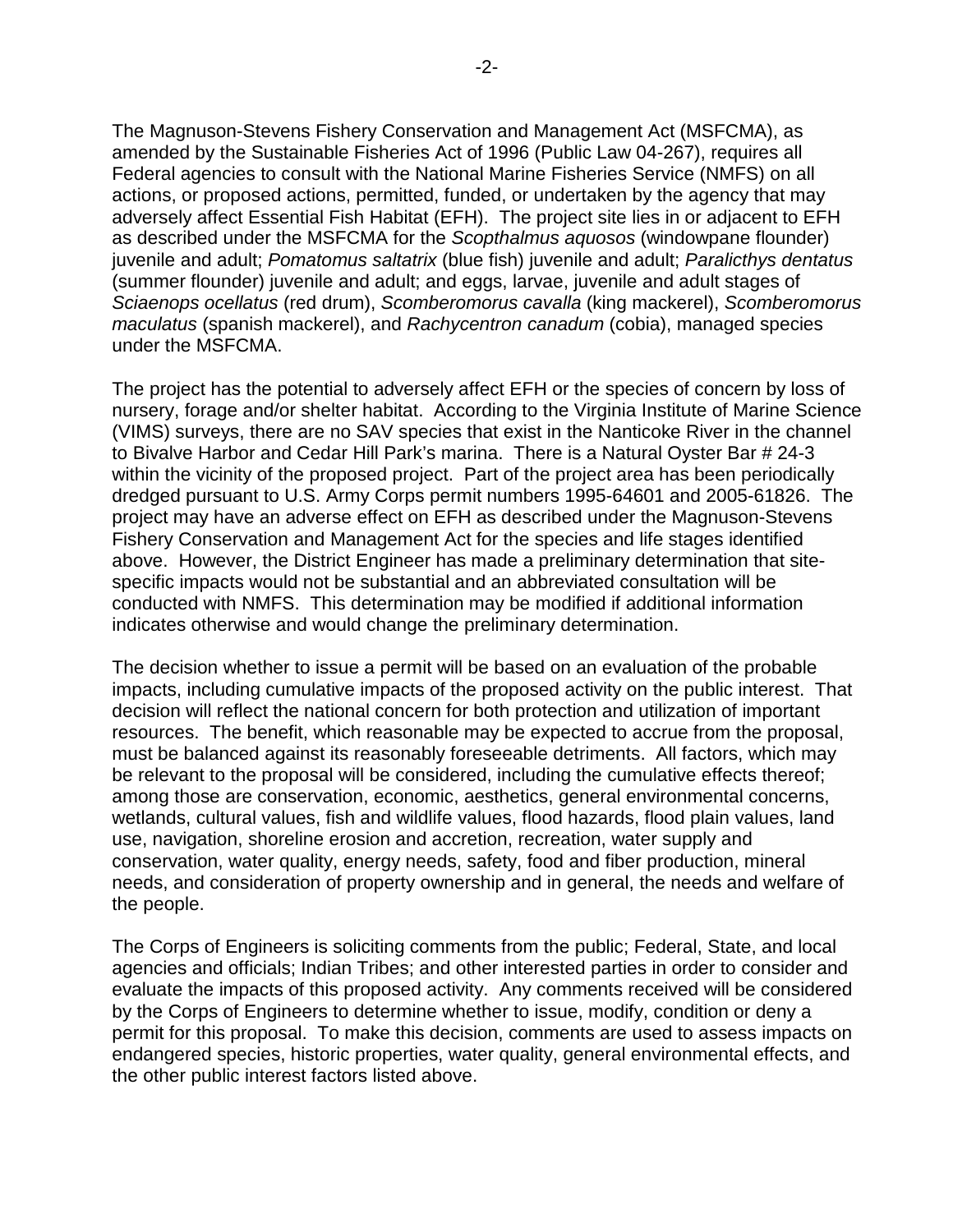Comments are used in the preparation of an Environmental Assessment and/or an Environmental Impact Statement pursuant to the National Environmental Policy Act. Comments provided will become part of the public record for this action. Comments are also used to determine the need for a public hearing and to determine the overall public interest of the proposed activity. Written comments concerning the work described above related to the factors listed above or other pertinent factors must be received by the District Engineer, U.S. Army Corps of Engineers, Baltimore District, P.O. Box 1715, Baltimore, Maryland 21203-1715 within the comment period specified above.

The applicant is required to obtain a water quality certification in accordance with Section 401 of the Clean Water Act from the Maryland Department of the Environment. Any written comments concerning the work described above which relate to water quality certification must be received by the Wetlands and Waterways Program, Maryland Department of the Environment, Montgomery Park Business Center, 1800 Washington Boulevard, Suite 430, Baltimore, Maryland 21230-1708, within the comment period as specified above to receive consideration. The Section 401 certifying agency has a statutory limit of one year from the date of this public notice to make its decision.

Where applicable, the applicant has certified in this application that the proposed activity complies with and will be conducted in a manner consistent with the approved Coastal Zone Management (CZM) Program. By this public notice, we are requesting the State concurrence or objection to the applicant's consistency statement. It should be noted that the CZM Program has a statutory limit of 6 months to make its consistency determination.

The applicant must obtain any State or local government permits which may be required.

A preliminary review of this application indicates that the proposed work will not affect Federal listed threatened or endangered species or their critical habitat, pursuant to Section 7 of the Endangered Species Act, as amended. As the evaluation of this application continues, additional information may become available which could modify this preliminary determination.

Review of the latest published version of the National Register of Historic Places indicates that no registered properties listed as eligible for inclusion, therein, are located at the site of the proposed work. Currently unknown archeological, scientific, prehistoric, or historical data may be lost or destroyed by the work to be accomplished under the request permit.

The evaluation of the impact of this project on the public interest will include application of the guidelines promulgated by the Administrator, U.S. Environmental Protection Agency, under authority of Section 404 of the Clean Water Act.

Any person who has an interest which may be adversely affected by the issuance of this permit may request a public hearing. The request, which must be in writing, must be received by the District Engineer, U.S. Army Corps of Engineers, Baltimore District, P.O. Box 1715, Baltimore, Maryland 21203-1715, within the comment period as specified above to receive consideration. Also it must clearly set forth the interest which may be adversely affected by this activity and the manner in which the interest may be adversely affected.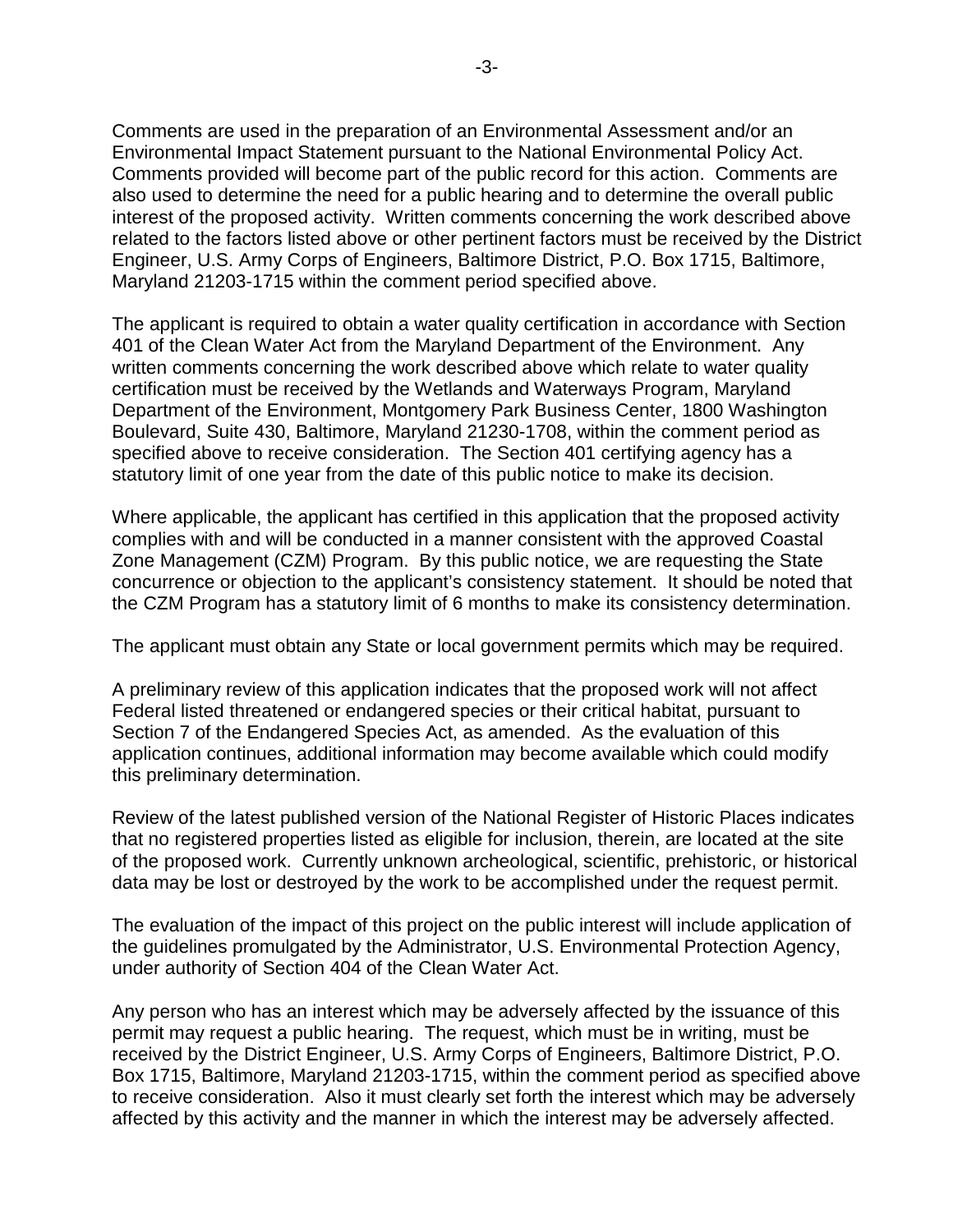It is requested that you communicate this information concerning the proposed work to any persons know by you to be interested and not being known to this office, who did not receive a copy of this notice.

FOR THE DISTRICT ENGINEER:

Lattig B. andersan

KATHY B. ANDERSON Chief, Maryland Section Southern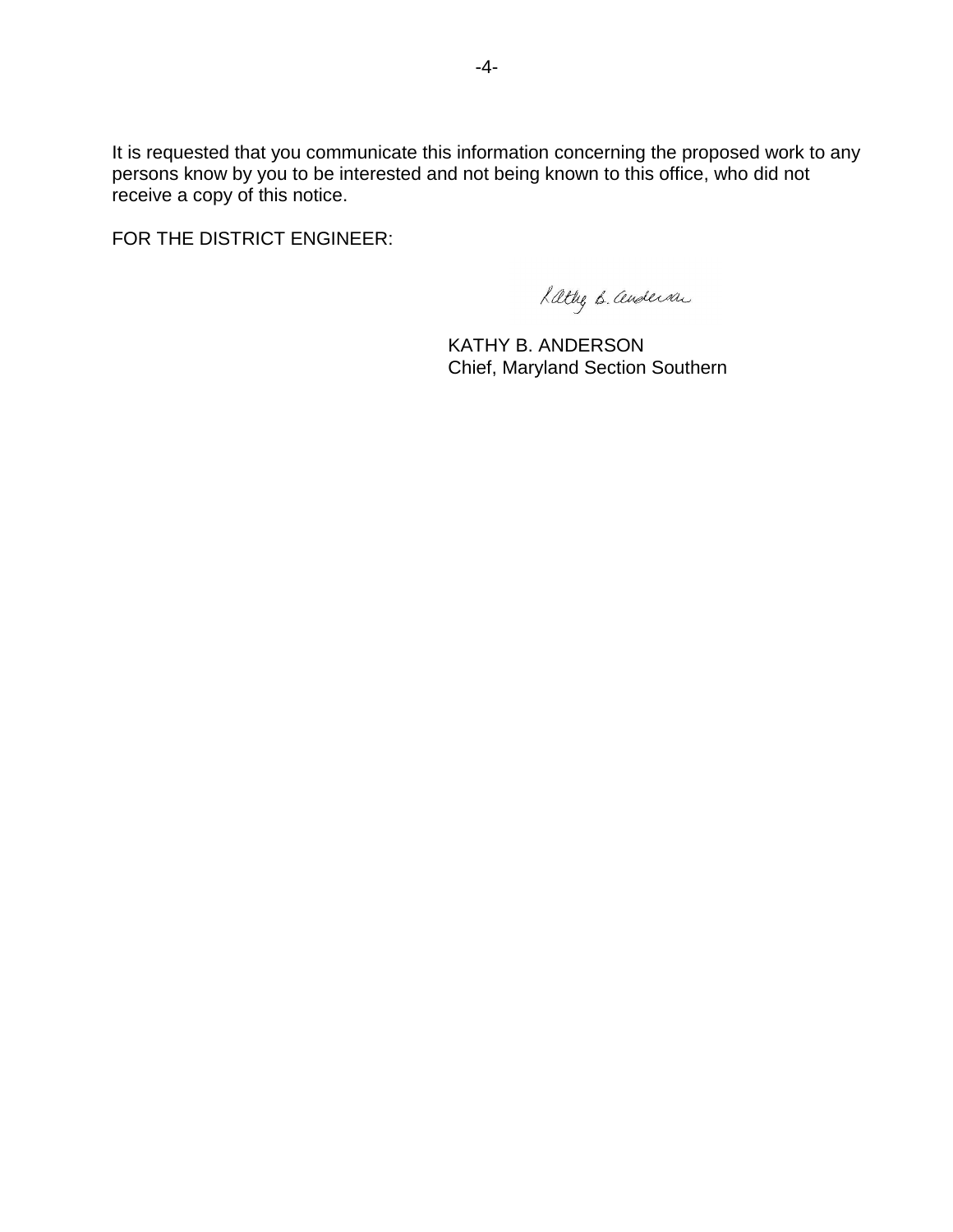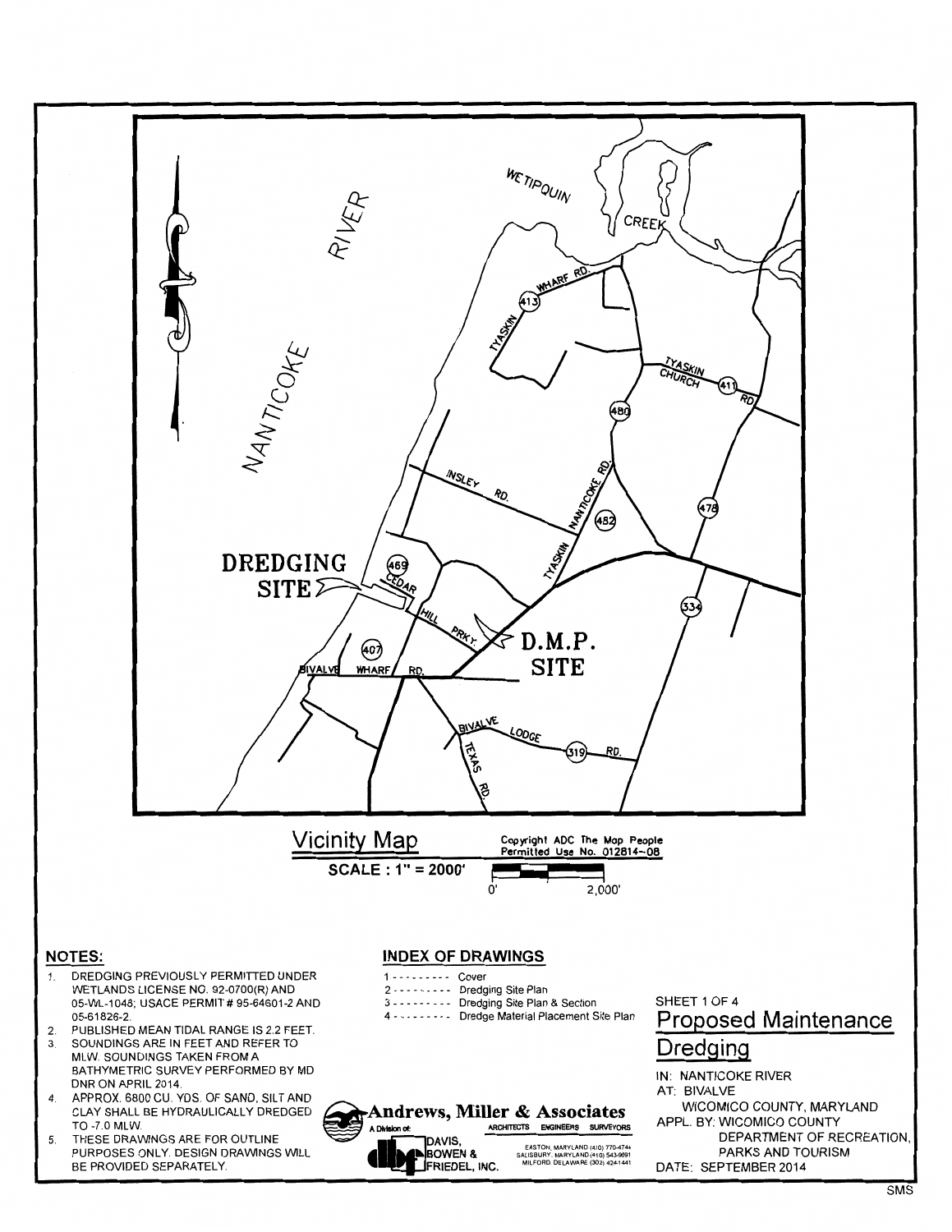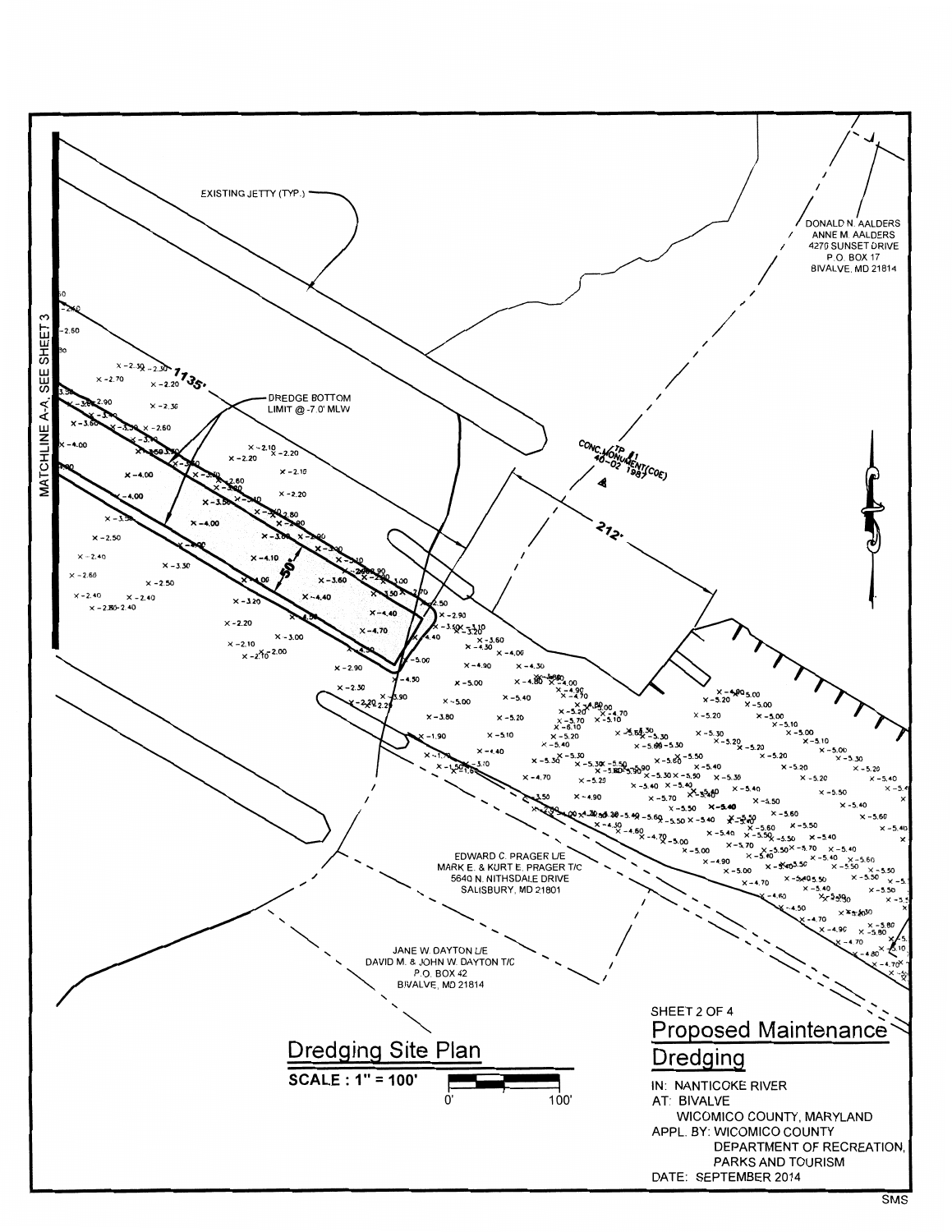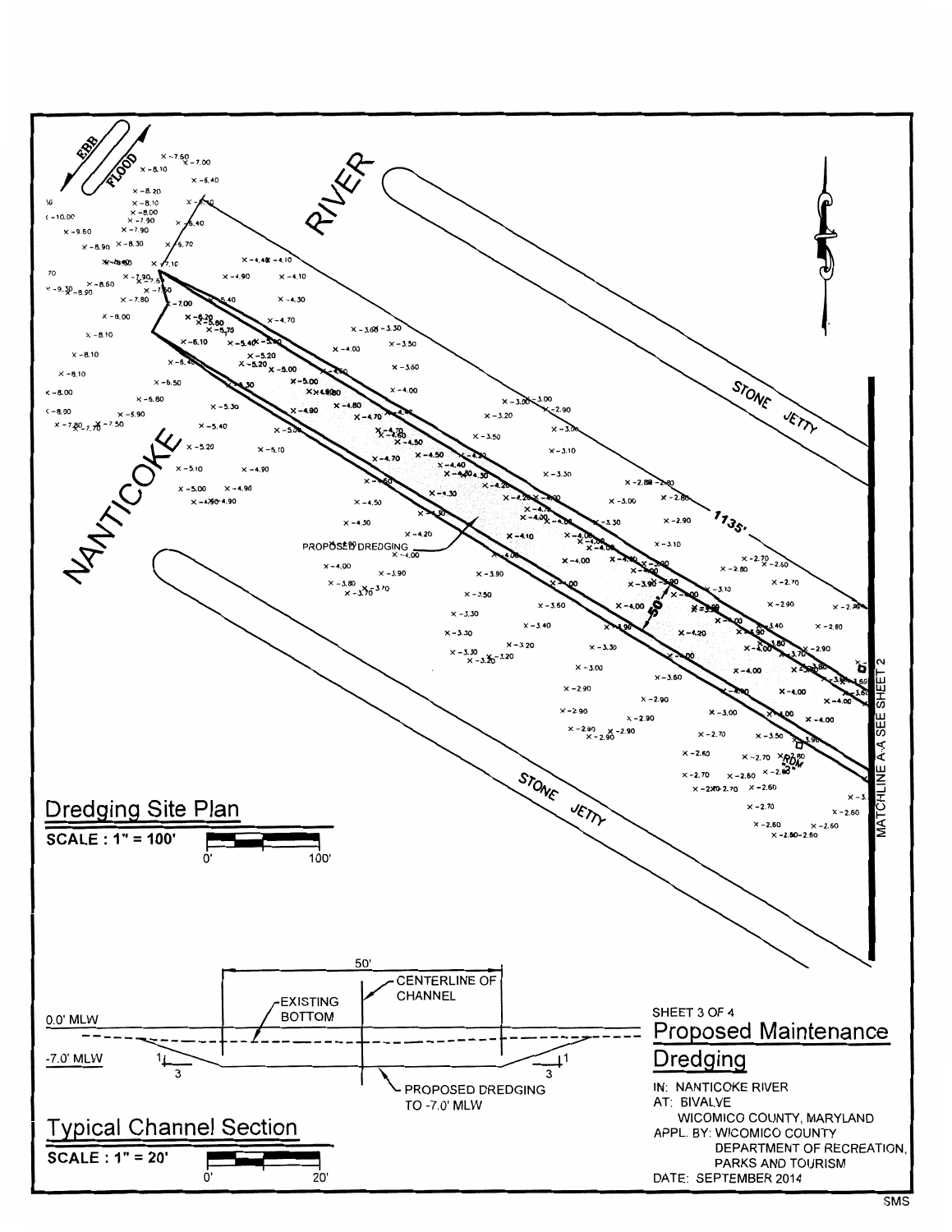